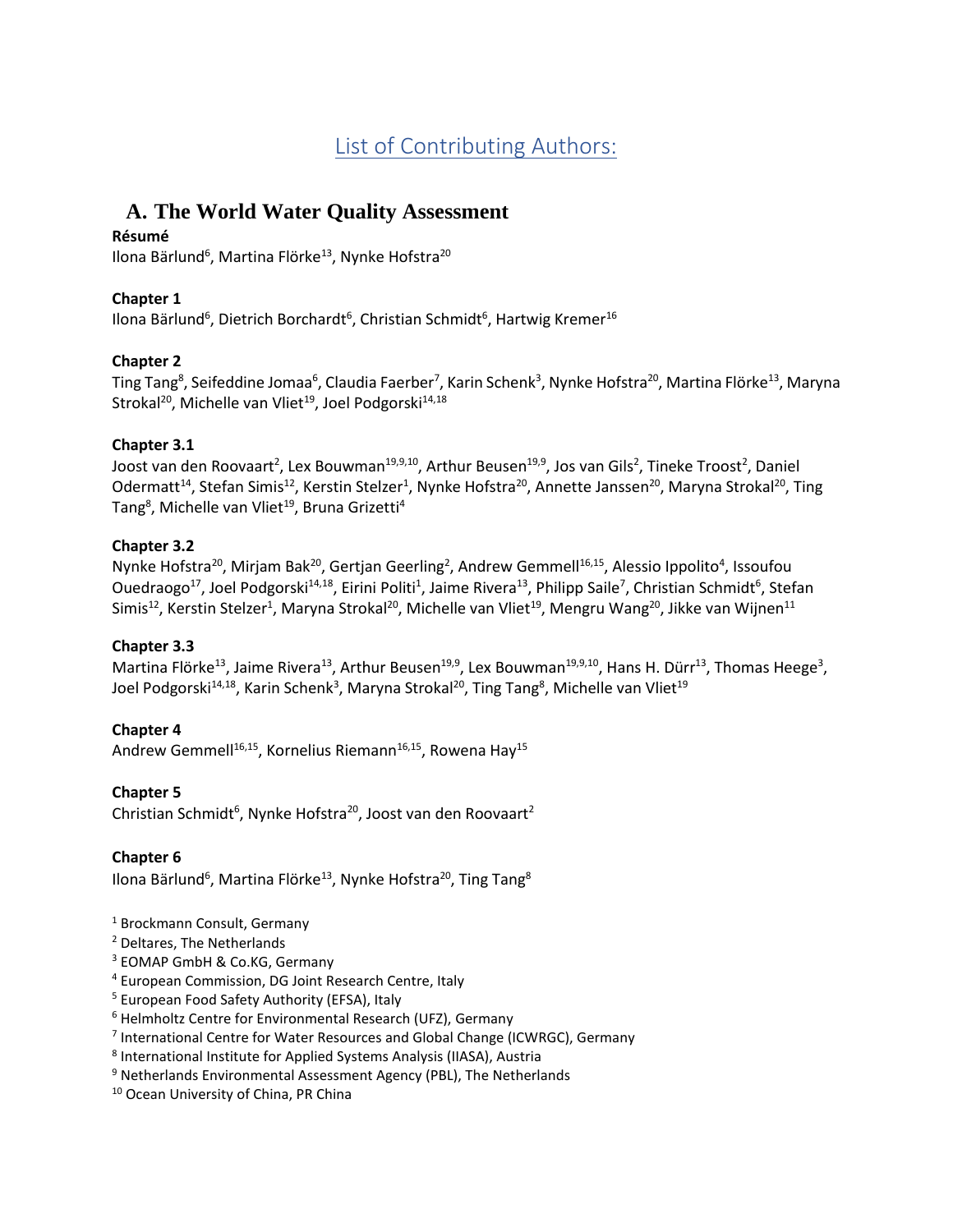<sup>11</sup> Open University, The Netherlands

- <sup>12</sup> Plymouth Marine Laboratory, United Kingdom
- <sup>13</sup> Ruhr-University Bochum, Germany
- <sup>14</sup> Swiss Federal Institute of Aquatic Science and Technology (EAWAG), Switzerland
- <sup>15</sup> Umvoto Africa (Pty) Ltd, South Africa
- <sup>16</sup> United Nations Environment Programme (UNEP), Kenya
- <sup>17</sup> University of Fada N'Gourma, Burkina Faso
- 18 University of Manchester, United Kingdom
- <sup>19</sup> Utrecht University, The Netherlands
- <sup>20</sup> Wageningen University, the Netherlands

## **B. The Africa Use Cases**

Andrew Gemmell<sup>1,2</sup>, Kornelius Riemann<sup>1,2</sup>

<sup>1</sup>United Nations Environment Programme, Nairobi, Kenya <sup>2</sup>Umvoto Africa (Pty) Ltd, Cape Town, South Africa

### **C. The Capacity Development Consortium**

D. Chapman<sup>1</sup>

<sup>1</sup>UNEP GEMS/Water Capacity Development Centre

## **D. The Social Engagement Platform**

This is the core team of the work stream not contributors.

Richard Elelman<sup>1</sup>, Bernd Gawlik<sup>2</sup>, Hartwig Kremer<sup>3</sup>, Andreas Steiner<sup>4</sup>, Richard Damania<sup>5</sup>, Anna Huber<sup>6</sup>, Lesha Witmer<sup>7</sup>, Richard Berman<sup>8</sup>, Ioana Dobrescu<sup>9</sup>, Paul Orengoh<sup>10</sup>, Felipe Coelho Costa<sup>11</sup>, Angela Ortigara<sup>11</sup>, Adrian Sym<sup>12</sup>, Carla Toranzo<sup>12</sup>, Hasmik Barseghyan<sup>13</sup>.

Water Europe and EURECAT Joint Research Centre (JRC) UN Environment Programme (UNEP) Swiss Agency for Development and Cooperation (SDC) World Bank World Economic Forum <sup>7</sup>The Women for Water Partnership University of South Florida Expert in Youth for Water Programmes African Ministers Council on Water (AMCOW) World Wildlife Fund (WWF) Alliance for Water Stewardship <sup>13</sup>President of the European Youth Water Parliament

### **E. Friends of Groundwater (FoG)**

Alice Aureli<sup>1</sup>, António Chambel<sup>2</sup>, Bruce Misstear<sup>2,3</sup>, Caroline Delaire<sup>4</sup>, Chloé Poulin<sup>4</sup>, Claudia Ruz Vargas<sup>5</sup>, Craig Simmons<sup>6,7</sup>, Dan Lapworth<sup>2,8</sup>, David (Dave) Kreamer<sup>2</sup>, Dylan Blake<sup>9</sup>, Frank Wagner<sup>10</sup>, Hans Duerr<sup>11</sup>, Issoufou Ouedraogo<sup>12</sup>, James (Jim) Jawitz<sup>13</sup>, Jane Dottridge<sup>2</sup>, Joel Podgorski<sup>14</sup>, Junguo Liu<sup>15</sup>, Karen Villholth<sup>16</sup>, Kornelius Riemann<sup>9</sup>, Luciana Scrinzi<sup>1</sup>, Manzoor Qadir<sup>17</sup>, Martin Andersen<sup>6,18</sup>, Neno Kukuric<sup>5</sup>,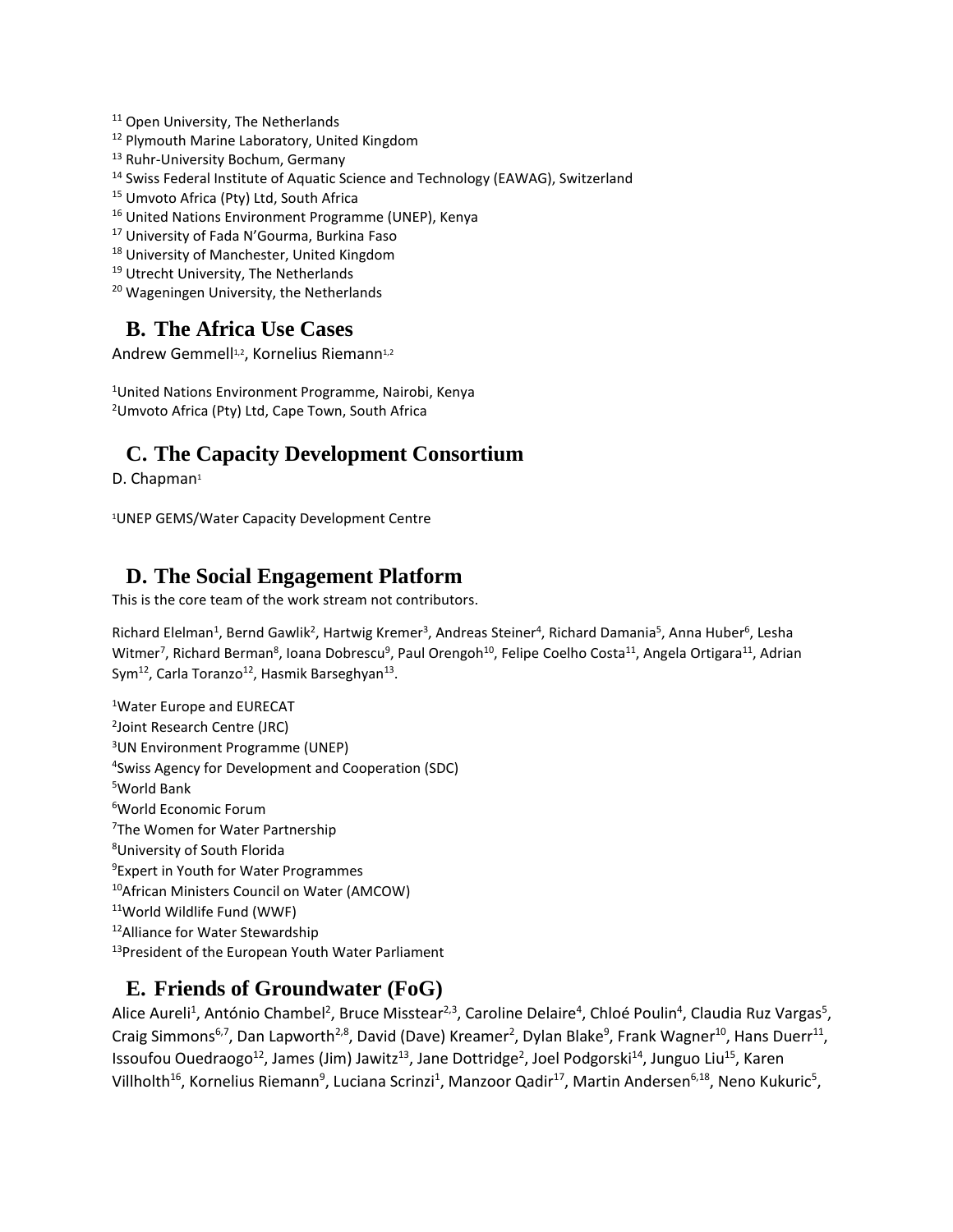Niels Hartog<sup>19</sup>, Pauline Smedley<sup>2,8</sup>, Ralf Klingbeil<sup>10</sup>, Seifu Kebede Gurmessa<sup>20</sup>, Tobias Licha<sup>11</sup>, Tom Boving<sup>21</sup>.

<sup>1</sup> United Nations Educational, Scientific and Cultural Organization, International Hydrological Programme 2 International Association of Hydrogeologists <sup>3</sup>Trinity College Dublin, The University of Dublin, Ireland <sup>4</sup>Aquaya Institute 5 International Groundwater Resources Assessment Centre <sup>6</sup>National Centre for Groundwater Research and Training 7 Flinders University, Australia <sup>8</sup>British Geological Survey <sup>9</sup>Umvoto Africa, South Africa <sup>10</sup>Federal Institute for Geosciences and Natural Resources, Germany <sup>11</sup>Ruhr-Universität Bochum, Germany <sup>12</sup>University of Fada N'Gourma, Burkina Faso <sup>13</sup>University of Florida, United States <sup>14</sup>Swiss Federal Institute of Aquatic Science and Technology <sup>15</sup>School of Environment, Southern University of Science and Technology, China <sup>16</sup>International Water Management Institute <sup>17</sup>United Nations University, Institute for Water, Environment and Health 18University of New South Wales, Australia <sup>19</sup>KWR Water Research Institute, The Netherlands <sup>20</sup>University of KwaZulu Natal, South Africa

<sup>21</sup>University of Rhode Island, United States

### **F. SARS-CoV-2 Sewer Sentinel System**

Bernd Gawlick<sup>1</sup>

<sup>1</sup> European Commission, DG Joint Research Centre

From the Initial creation of a pan-European Umbrella Study to better understand the limitations and challenges of this approach by the European Commission's Joint Research Centre and the Directorate-General Environment and upon suggestion from the Dutch Water Research Institute (KWR) and the Rheinisch-Westfälische Technische Hochschule (RWTH), the activity was well support by the European Water Sector (EurEau and Water Europe) as well as private and public entities which joined the initiative: CEDEX- Centro de Estudios y Experimentación de Obras Públicas (CEDEX), Eurecat – Technology Centre of Catalonia (Spain), the Helmholtz Centre for Environmental Research, NIREAS – The International Water Research Center, NORMAN Network, SUEZ, University of Thessaly and National Technical University of Athens (Greece) and the University of Exeter (UK) to name, but a few.

## **G. Antimicrobial resistance (AMR)**

Anna Huber<sup>1</sup>, Alex Mung<sup>1</sup>, Andreas Steiner<sup>2</sup>

<sup>1</sup>World Economic Forum <sup>2</sup>Swiss Agency for Development and Cooperation (SDC)